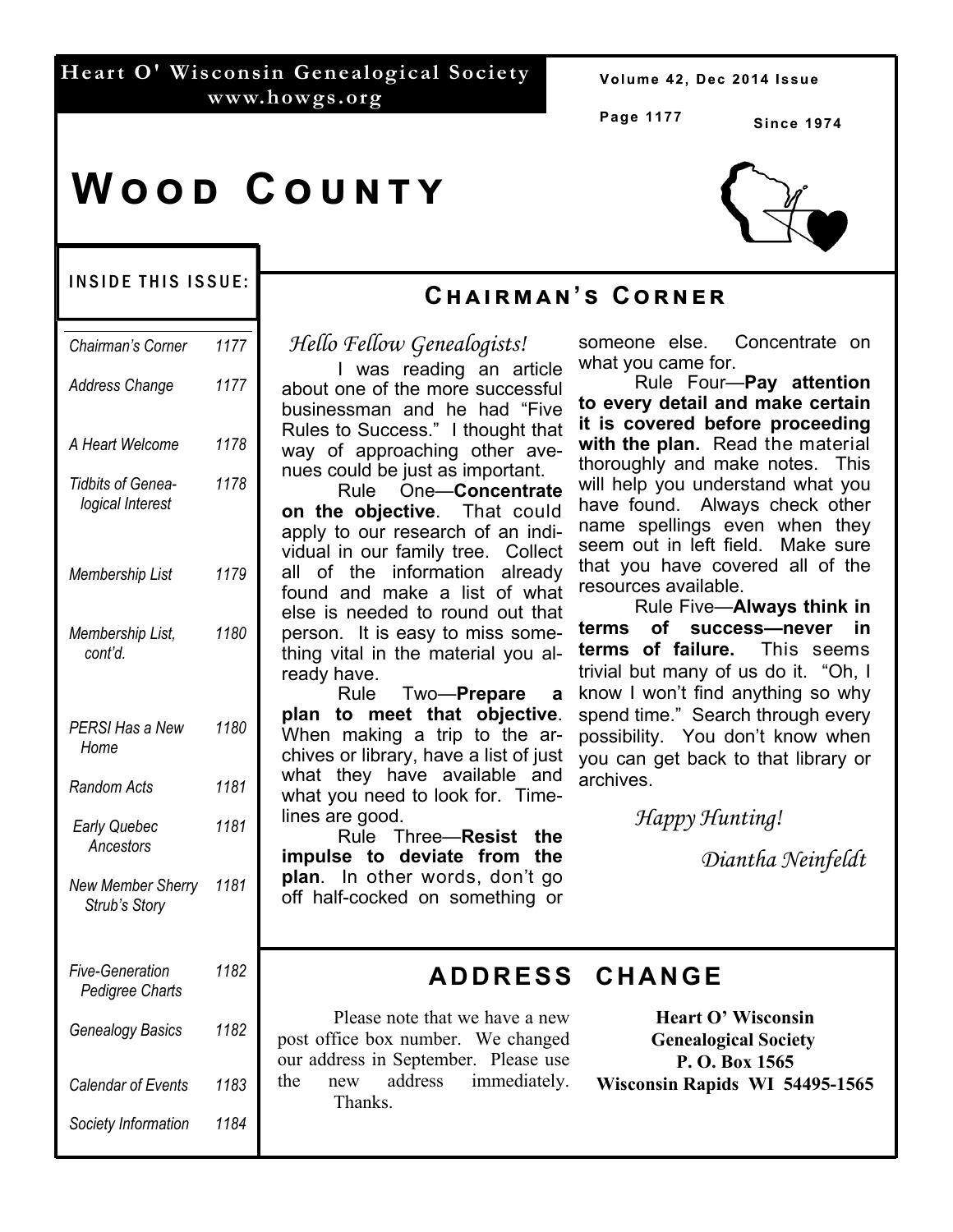# **Wඍඔඋඕඍ!**

 We welcomed two new members to our midst in October.

 Kay O'Shasky, who lives in Wisconsin Rapids, says she now has some time and would like to do some research on her Wolosek ancestors. In the horse world, that is a familiar name—Felix Wolosek had a Leopard Appaloosa named Poker Chips. My first horse was a Leopard App sired by Felix's horse. Kay said she had a chance to ride Poker Chips! But I digress here—she's more interested in the ancestry of the Woloseks themselves and not the horses! So let's all help her if we can! Give Kay a big "Heart Hi" when you see her at a meeting!

 Sherry Strub joined our ranks through our web site. She lives in Nekoosa. We hope to see her at some of our upcoming meetings. See her query later in this newsletter.



### **A** "HEART" | TIDBITS OF GENEALOGICAL INTEREST

 Following are tidbits taken from Dick Eastman's Online Genealogy Newsletter.

- The Canadian Federal Archives is sitting on a backlog of 98,000 boxes of undocumented government records, some dating back to 1890! They have vowed to come up with a plan to tackle this mountain of material by the end of 2015! (What are the chances that there's something you've been looking for on your ancestry in this mountain of stuff?)
- Time magazine says that genealogy is the second most popular hobby in the U.S., after gardening, according to ABC News, and the second most visited category of websites, after pornography! It is now a billion dollar industry!
- Today hundreds, if not thousands, of adoptees have used DNA genealogy companies like Family Tree DNA, 23andMe, and Ancestry.com, to jump over bureaucratic barriers and find members of their genetic families. CeCe Moore, a professional genetic genealogist, appeared on "Finding Your Roots" with Henry L. Gates Jr. on PBS. DNA testing is the only way for "foundlings" to find their birth relatives since "opening records can't help when there are no records," said Ms. Moore.
- An agreement between Jew-<br>
ishRecords Indexing-Poland Indexing-Poland

and the Foundation for Documentation of (Polish) Jewish Cemeteries now links the JRI-P databases and the Foundation's database of more than 200,000 graves from 81 towns. For a full list of the cemeteries, go to http://cemetery.jewish.org.pl/ list . The JRI-P database can be found at www.jripoland.org.

- More than 80,000 digitized genealogy and family history publications are now available online at Google Books, Archive.org, Allen County Public Library, Brigham Young University Harold B. Lee Library, Brigham Young University Hawaii Joseph F. Smith Library, Church History Library, Family Search Library, Houston Public Library—Clayton Library Center for Genealogical Research, Mid-Continent Public Library—Midwest Genealogy Center, and Pennsylvania State University Libraries' Digitized Collections. Besides doing name searches on these sites, try location searches also. You can also try religious affiliations, veteran's organizations, and fraternal organizations, to name a few.
- ◆ Check these tidbits out!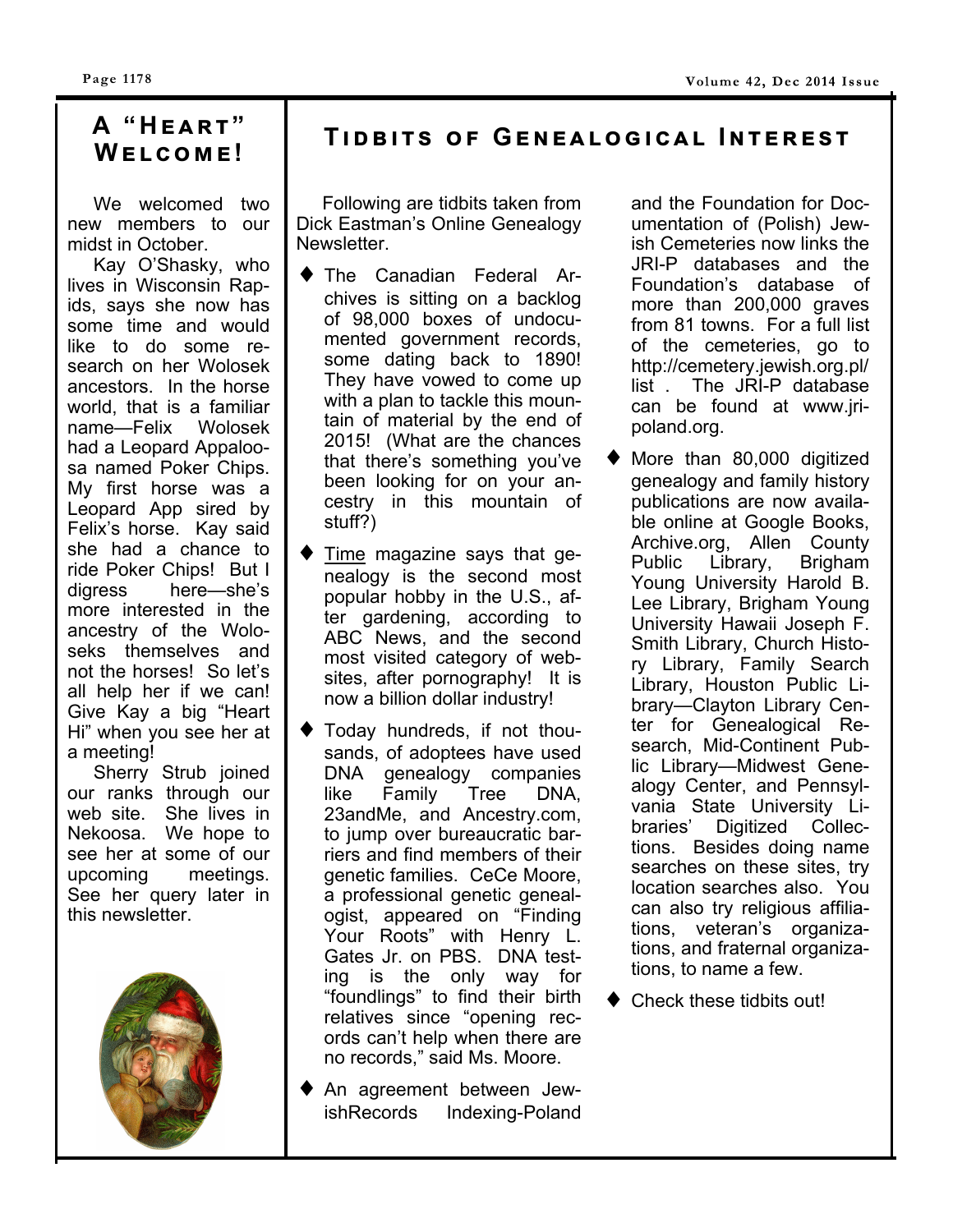

#### $H$ **EART O' WISCONSIN GENEALOGICAL SOCIETY**  $M$ **EMBERSHIP LIST 2014—2015**

Allen County Public Library, P O Box 2270, Fort Wayne, IN, 46801-2270 Barrette, John, 930 25th Place, Wisconsin Rapids, WI, 54494, 715-423-4921 Blount, Eleanor, 9131 County Road Z, Nekoosa, WI, 54457, 715-325-5554, rebb@wctc.net Burns, Coleen, coleen.burns51@charter.net Castell, Janet, 3420 Griffith Ave, Wisconsin Rapids, WI, 54494, 715-421-5271, bacjac@charter.net Chitek, Ben, 141-14th Ave North, Wis. Rapids, WI, 54495, 715-421-3276, bennytom89@hotmail.com Diesburg, Jim & Char, 153 Wood Ave, Nekoosa, WI, 54457, 715-886-4032, jediesburg@yahoo.com Dimick, Doreen, 5821 Church Ave, Wis. Rapids, WI, 54494, 715-325-1990, dimick@tznet.com Endrizzi, Gilbert, 455 Two Mile Ave, Wis. Rapids, WI, 54494, 715-423-5732 Evenhouse, Carol, 1026 Eastview Ct, Wausau, WI, 54403, 715-842-7225, geven@solarus.net Family Search International, 50 East North Temple, Room 545, Salt Lake City, UT, 801-240-1347 Feaster, Carl & Marie, 6541 Helke Rd, Wis. Rapids, WI, 54494, 715-423-0556, mcfeaster@solarus.net Fischer, Patricia, 7640 Deer Lane, Wisconsin Rapids, WI, 54494, 715-325-3570, patcurti@charter.net Foster, Margaret, 3947 Ugstad Rd, Hermantown, MN, 55811 Greeno, Anna, 8111 Highway 13 S, Wis. Rapids, WI, 54494, 715-325-5373, annagreeno@hotmail.com Groskopf, Jim & Gerri, 8374 Camp Pinemere Rd, Minocqua, WI, 54548, 715-356-6082, ggroskopf@hotmail.com Gumz, Flores, 220 10th Street S, Wisconsin Rapids, WI, 54494, 715-423-3919 Hagen, Myrna, 145 N Cedar St, Nekoosa, WI, 54457, 715-886-1963 Herzberg, Dennis, 211-15th St N, Wisconsin Rapids, WI, 54494, 715-423-9124, ccdsberg@charter.net Jarvis-Schroeder, David, 6840 US Route 40, Tipp City, OH, 45371, schroedergen@outlook.com Johnson, Barbara, 310-10th St N, Wis. Rapids, WI, 54494, 715-424-5529, bjohnson@wctc.net Keehn, Arlene, 4040 Wedgewood Cir, Wis. Rapids, WI, 54494, 715-421-1713, aktree@wctc.net Keehn, Joyce, 1110-15th St N, Wis. Rapids, WI, 54494, 715-424-1977, giggles@wctc.net Kester, Denis & Barbara, 6121 Helke Road, Wis. Rapids, WI, 54494, 715-421-0503 King, Doris, 680 Johnson Parkway, Wis. Rapids, WI, 54494, 715-423-1285, talktome@wctc.net Kreutzer, Dave & Sharon, 3521 Airport Ave, Wis. Rapids, WI 54494, 715-423-5579, sjkreut@wctc.net Krohn, Inez, 340 Tyler Ave, Port Edwards, WI, 54469, 715-887-3894, irkrohn@charter.net Krummel, Tina, 2520 Ranger Road, Wis. Rapids, WI, 54494, 715-325-5840, irnotbaboon@hotmail.com Ksycki, Philip, 939 Harlem Ave Apt 506, Glenview, IL, 60025, pmktwo@yahoo.com Lukes, Jack, 341-13th St S, Wisconsin Rapids, WI, 54494, 715-423-1425, jflukes@tznet.com Mann, Tom, 5631 Boulder Circle, Wis. Rapids, WI, 54494, 715-421-5688 Marcinowski, Linda, 3872 E Iona Terrace, Cudahy, WI, 53110, lmarcino@att.net Matthews, Dan & Barb, 299 Plank Hill Lane, Nekoosa, WI, 54457, mpm@wctc.net McCarthy, Karen, 5065 Spruce Road, Vesper, WI, 54489, 715-569-4301, karenmac@tds.net McChesney, LuAnn, 151 LaVigne Ave, Port Edwards, WI, 54469 Meier, Eugene, 1131-23rd St N, Wis. Rapids, WI, 54494, 715-421-1484, eugene meier@yahoo.com Miller, Sue Ellen, 3021 Ten Mile Ave., Wis. Rapids, WI, 54494, 715-325-6052, deuce@wctc.net Moss, Mary, 1510-25th Ave So, Wis. Rapids, WI, 54495, memoss@charter.net Mras, Caroline, 3211 Washington St Apt 7, Wis. Rapids, WI, 54494, 715-423-7324 Mudrak, Suzanne, 410 Cardinal St, Wis. Rapids, WI, 54494, 715-421-3838, suzidrak@yahoo.com *(Cont'd on Page 1180)* 

*(Cont'd. from Page 1179)* 

Murphy, Kathy, 4720 Airport Avenue, Wis. Rapids, WI, 54494, 715-423-8211, jkmurphy@wctc.net Murray, Fred & Marlene, 12885 Cty Rd Z, Nekoosa, WI, 54457, 715-886-4519, murr3738@wctc.net Neinfeldt, Diantha, 4265 Harley Lane, Nekoosa, WI, 54457, 715-886-3230, djn822@wctc.net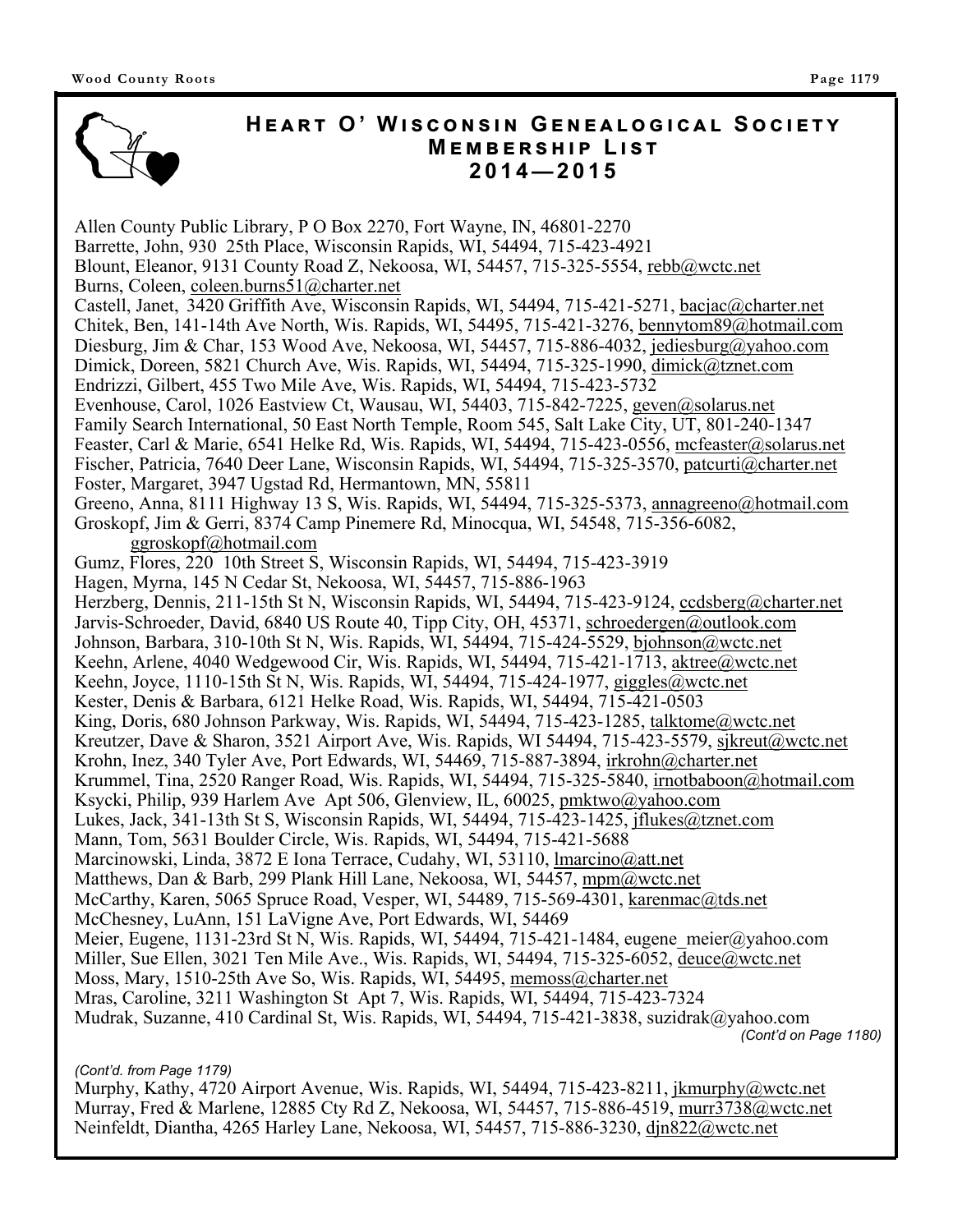#### $M$  **E** M B E R S H I P L I S T, CONT'D.

Nelson, Ann, 2040 Van Zandt, Cty Rd 2602, Wills Point, TX, 75169, 903-316-2231, fullcirclefarm360@runbox.com Olin LRC, Jarvis Christian College, P. O. Box 1470, Hawkins, TX, 75765 Orlowski, Jean, 12028 Hollywood Rd, Nekoosa, WI, 54457, countrythyme@hotmail.com O'Shasky, Kay, 411 9th St So, Wis. Rapids, WI, 54494, 715-421-5188 Peaslee, Bev, 3641 Lobner Road, Milladore, WI, 54454, 715-652-2513, elvistcb@tds.net Peters, Mary, 4718 Ruesch Road, Vesper, WI, 54489, 715-569-4148, petersml@tds.net Plano, JoAnn, 412 LaSalle St, Wausau, WI, 54403, 715-842-4203, fnjplano2@frontier.com Polansky, Bev, 621 Hill St, Wis. Rapids, WI, 54494, 715-421-3182, bpolansky@solarus.net Provost, Thea, 8530 Lake Road, Wis. Rapids, WI, 54494, 715-421-2379, tgtnprovost@solarus.biz Reber, Norma, 707 So. Section St., Nekoosa, WI, 54457, rrmuff@charter.net Salzmann, Barbara, Marshfield, WI Schnitzler, Don & Vickie, 301 So. Cedar Ave., Marshfield, WI, 54449, 715-615-3314, schnitzler.donald@charter.net Shear, Larry, 8394 3rd Street, Apt 2B, Pittsville, WI, 54466, 715-884-3119, lshear@tds.net Stimac, Beverly, 2525 31st St N, Wis. Rapids, WI, 54494, 715-424-1776, stimacbw@wctc.net Strub, Sherry, 852 Manchester Ct, Nekoosa, WI, 54457, sastrub@wctc.net Susa, Jake & Diane, 10686 County Rd BB, Marshfield, WI, 54449, 715-676-3376, dmlord@tds.net Sweet, Myra, P. O. Box 174, Wis. Rapids, WI, 54495, 715-459-7117, myrasweet@charter.net Tomsyck, Michael, Sun Prairie, WI Van Wormer, Pat, 5510 Townline Rd, Wis. Rapids, WI, 54494, 715-325-5222, dpvan@wctc.net Weaver, Lorraine, 951 South Biron Dr, Wis. Rapids, WI, 54494, 715-421-4039 Witte, Ramona, 331 19th St S, Wis. Rapids, WI, 54494, 715-424-1616, thebooker2000@hotmail.com Wotruba, Carol, 1361 Rosewood Ave., Wis. Rapids, WI, 54494, 715-424-6015 Wright, Edmund, 4380 Bountiful Ridge Drive, Bountiful, UT, 84010, (801) 295-3223 *Please let me know if there are any mistakes on this list. Thanks. The Editor*

#### $PERSI$  HAS A NEW HOME!

 The Allen County Public Library (ACPL) Genealogy Center and findmypast.com have partnered to help you gain quick access to ACPL's PERiodical Source Index (PERSI). If you go to Heritage Quest site (from McMillan Memorial Library's site) to check out PERSI, you will see it's listed as "Search PERSI Archive (1800- 2009)." It appears as though the newest additions to PERSI will be available at *http:// search.findmypast.com/search/periodical-*

*source-index.* Go to this site and explore the database, using different search terms and filters, and compare your results.

 PERSI is now going to include digital images of the original articles. Some links are available now to digital images from the New York Genealogical and Biographical Record, 1870- 1920; more images will become available. PERSI is not an every name index but it is a useful research tool for finding genealogical and historical information which may not be online or in print elsewhere.

 Read the whole story in an article by Carol Richey in the Oct/Nov 2014 issue of Internet Genealogy. Check it out—you'll never know what you may find!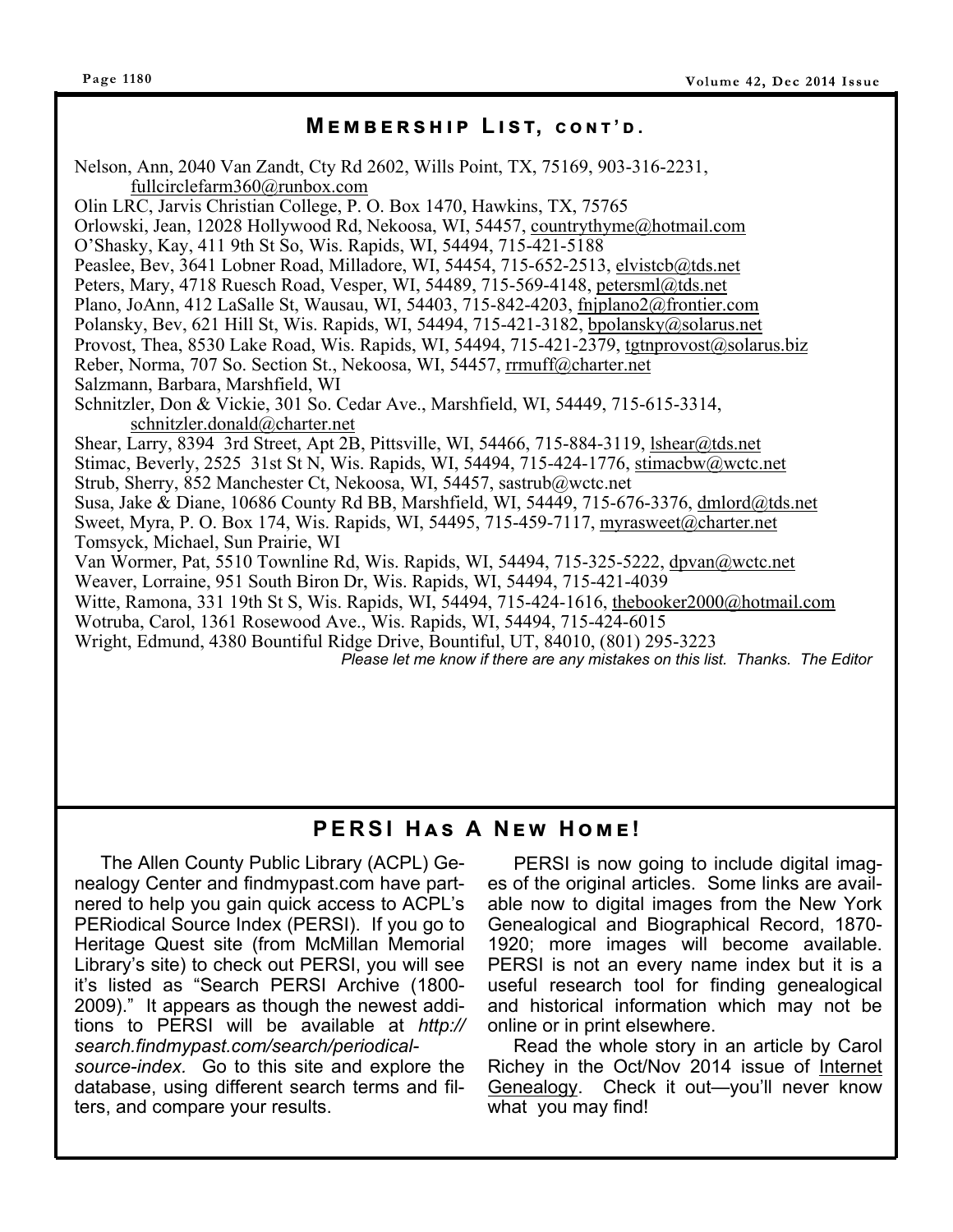Good News—Random Acts of Genealogical Kindness is back online! We were all dismayed when the site went down in November, 2011, and did not reappear. It seems one of the original founders had died. At one time, there were over 4,000 volunteers registered to help others with An Act of Genealogical Kindness.

 I for one had benefited from this website in looking for information about my greatgrandfather's brother in Batavia, New York. A volunteer from that area found his obituary for me, plus went to the cemetery and photographed his tombstone and that of his wife's. Then she found his wife's obit for me also. She also went on to send me more newspaper stories about the man and his inventions. She went above and beyond the call of duty!

 Visit their website, www.raogk.org. Look around the site and volunteer to help others with Wood County research. The website has links to FAQs so check those out before you sign up to volunteer. Your time is not compensated but you will be paid for your expenses.

#### **SHERRY STRUB'S STORY**

 I'm a beginner and I'm searching for information on grandparents on both sides of my family. On my father's side, mainly my great-great-greatgrandfather, John Johnson, born in 1815 in Ireland who settled in Illinois (Thornton, Chicago). I'm not sure what his wife's name was, but I believe it was Naomi, born in NY or Ohio. Their son, Dr. William J. Johnson, was born in Chicago on April 28, 1842, and died in Rudolph, WI, on March 19, 1932. He married Laura Luerelia Wright of Underhill, Chittenden, VT. Laura was born in 1846-1847 and died in 1928. Laura's mother, Orilla (I would love to learn her maiden name.) Wright Collins, was born in Hinesburg, VT, on August 30, 1826, and died in Radisson, WI, in July 1916. Laura's father shows up as Carlos E./Charles E. Wright born between 1820- 1822 in NY or Vermont. My mother's maiden side of the family is from the Chicago, IL/Stevens Point, WI, area—the Marek and Perlock families are from Poland(?). *Sherry Strub, sastrub@wctc.net* 

#### **Rඉඖඌඕ Aඋගඛ Bඉඋඓ! Eඉකඔඡ Qඝඍඊඍඋ Aඖඋඍඛ -**

 Are you researching Quebec ancestors? Then it's time to check out this website—

http://www.genealogie.umontreal.ca/en/ leprdh.htm. This is perhaps the best online source. The Programme de Recherché en Demographie Historique was created by the University of Montreal. In English this is called the Research Program in Historical Demography. It is known as simply the PRDH.

 This database is a reconstruction of almost the entire population of Quebec from the beginnings of French colonization in the 17th century. It is a computerized population register composed of biographical files on all individuals of European ancestry who lived in the St. Lawrence Valley. The file for each individual gives the date and place of birth, marriage, and death, as well as family ties with other individuals. Most of the data was obtained from the Catholic parish registers of old Quebec. The PRDH site includes Acadians who settled in Quebec but it does not cover Acadia itself.

 France did not supply a great number of emigrants to its colonies across the Atlantic in the 1600s. Roughly 15,000 Frenchmen and women sailed for Canada. In contrast, the British Isles, with a population just over 1/3 of France's, sent almost 380,000 immigrants to the New World over the same period.

 You can navigate the site free of charge and conduct a first-level search. A name search will return a list of references to that name. If you want to follow through and get further information on the references, you will have to subscribe. Check out the website for subscription costs.

 There is lots of information available free on this website, including an alphabetical list of all Catholic parishes in Quebec, maps of all the parishes, information about some of the pioneers of Old France, the ancestors of a given family name, to name a few.

*The above is taken from Dick Eastman's Online Genealogy Newsletter, 21 May 2014, www.eogn.com.*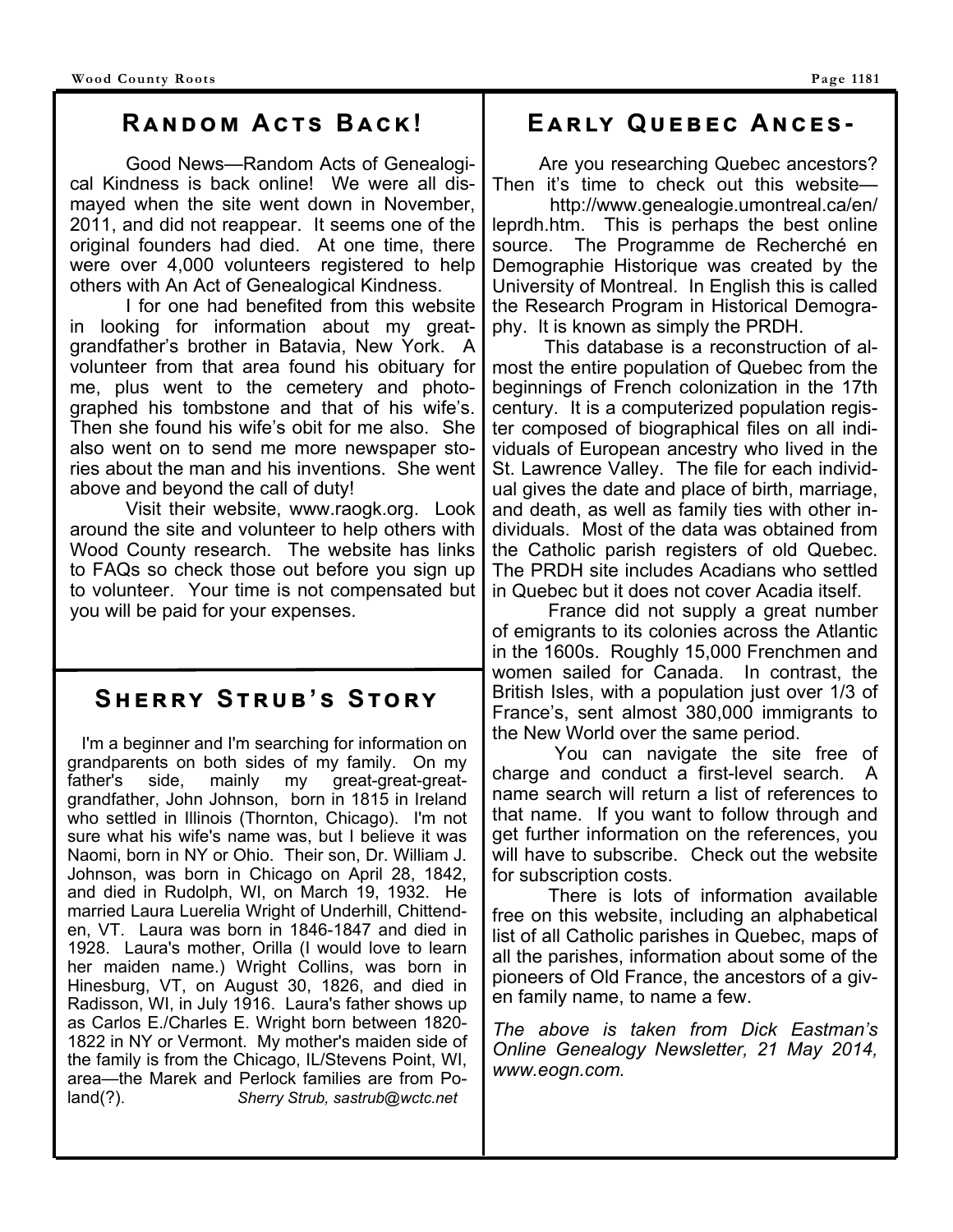#### $PIVE-GENERATION$  PEDIGREE CHARTS PROJECT

 The Heart O' Wisconsin Genealogical Society is starting a new project—5- Generation Pedigree Charts. The purpose of the project is to gather and make available 5 - generation pedigree charts of the members of our Society. These are the guidelines that will be used for the project:

- Open to all members of Heart O' Wisconsin Genealogical Society.
- Do not submit charts with living people listed on them.
- All charts become the property of the Society.
- Charts may be submitted in either paper or gedcom format.
- All information will be entered into a computergenerated pedigree chart

to ensure uniformity of appearance.

- The charts could be published in paper format and/ or put on the Society's website.
- Each member may submit as many charts as they wish (the Society retains the right to limit the number of charts that will be published per member).
- Name, address, and e-mail of submitter will be on each chart (if published to the website, a possible link to a member's personal web page could be inserted).
- An every name index will be part of the project.

 The chairman of this project is Myra Sweet. Please contact her directly with any questions. Her email address is myrasweet@charter.net.

 All correspondence and submissions should be sent to:

 Heart O' Wisconsin Genealogical Society

Attn: Pedigree Charts

P. O. Box 1565

 Wis. Rapids, WI 54495-1565 *The above guidelines were written in 2006 when Emil Krause volunteered to do this project. It was updated with Myra's name as chairman and our new address. Some of the guidelines were updated also since Emil's original files were lost in a computer crash and a sample of what he was doing isn't available. A fresh start will have to be made. Bear with us as we move forward with this project. Any suggestions would be helpful—Myra.* 

#### $G$ **ENEALOGY BASICS 101**

Have you hit a brick wall in your research? We all have at one time or another. Some of those brick walls may never be broken down all at once but we can gradually chip away at them little by little. Some ideas that may help are to put that line away for a while. Give yourself some space and time away from it. Maybe pick it up again in six months; go over the data like it is something you've never seen before; read each piece of information carefully; maybe take some notes. Chances are something will jump out and hit you in the face! If this doesn't work, try going on some websites that offer genealogy basics.

 If you google "genealogy basics course," a wealth of websites pops up for you to peruse. I look for the ones that say "free." One that comes up is on **about.com**. Another is on CyndisList. The URL for this is **www.cyndislist.com/education/online-courses-and-webinars**. She has many, many sites listed here for courses that cost money and free ones, too. Another good source of genealogy basics is **www.familysearch.org**. Go to the learning center there and, oh my, the courses listed here are endless. You can go to countries to learn about their genealogy info or go to a specific topic—church records, civil records, etc. There is also a list of different formats—audio, interactive slides, video, or video and slides. I have just hit the tip of the iceberg here—check it out yourself but make sure you have lots of time to look over everything!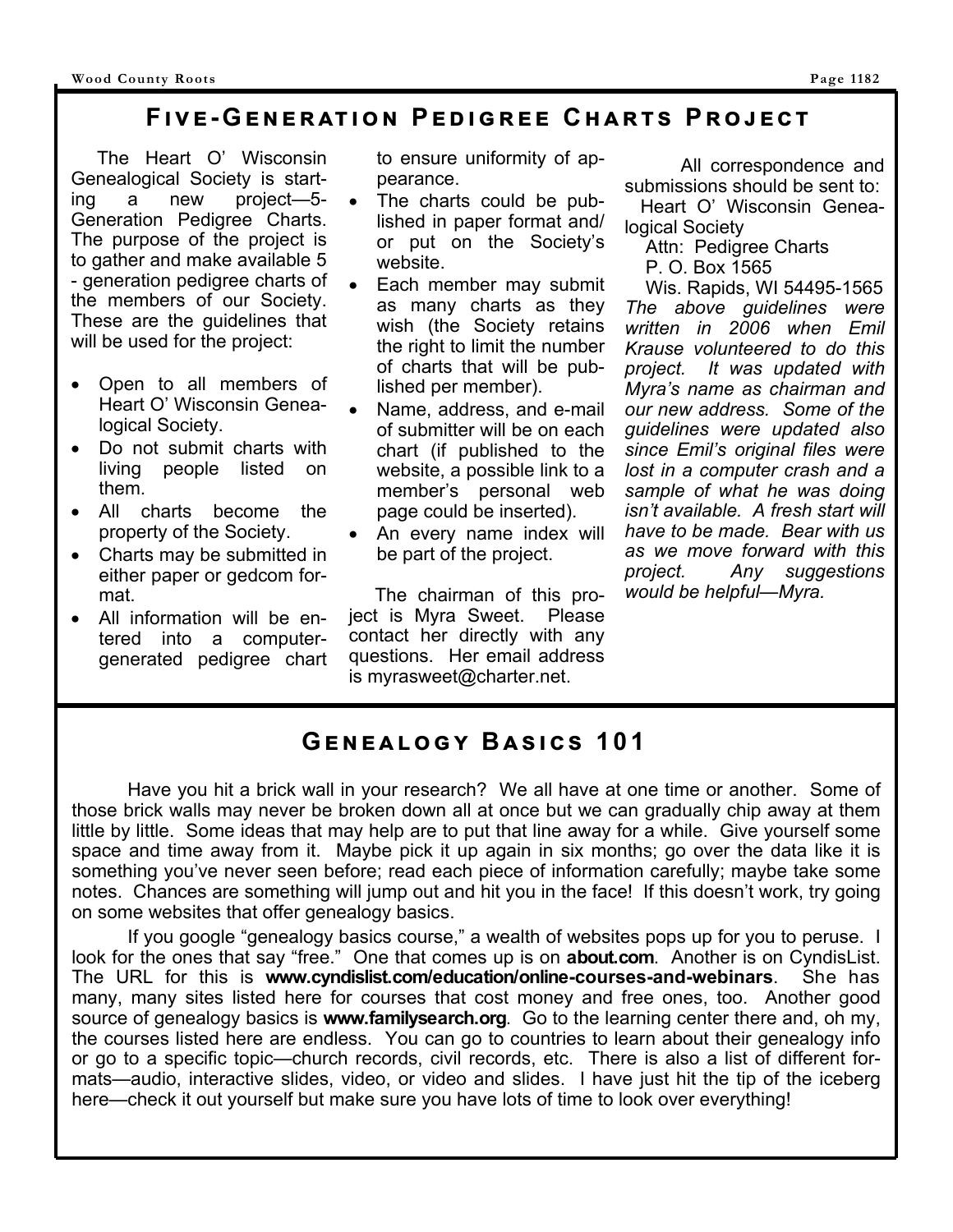### **CALENDAR OF EVENTS**

**13 Jan 2015 Heart O' Wisconsin Genealogical Society meeting, 6:30 p.m., McMillan Memorial Library, Wisconsin Rapids, WI.** Don Schnitzler will be presenting a program on "The Lumbering Industry of Wisconsin." The program will be at 6:30 p.m. with the meeting to follow.

**10 Feb 2015 Heart O' Wisconsin Genealogical Society meeting, 6:30 p.m., McMillan Memorial Library, Wisconsin Rapids, WI.** Phil Brown of the South Wood County Historical Corporation will present "A Magical History Tour of Wisconsin Rapids." This is a Power Point presentation based on his historical bus tour of Rapids. The program will be at 6:30 p.m. followed by the meeting.

**11-14 Feb 2015 Federation of Genealogical Societies 2015 National Conference.**  "Connect. Explore. Refresh." is the theme of this conference held in conjunction with RootsTech 2015 at the Salt Palace in Salt Lake City, Utah. Check out www.fgs.org for the details.

**10 Mar 2015 Heart O' Wisconsin Genealogical Society meeting, 6:30 p.m., McMillan Memorial Library, Wisconsin Rapids, WI.** The program will be "Roundtable Discussions" with members bringing in some of their collections that helped them find their ancestors. Program at 6:30 p.m. followed by the meeting.

**27-28 Mar 2015 Wisconsin State Genealogical Society, Gene-A-Rama, held at the Sheraton Madison at 706 John Nolen Drive, Madison, WI.** More information coming soon. Check the www.wsgs.org web site for further details as they are announced.

**14 Apr 2015 Heart O' Wisconsin Genealogical Society meeting, 6:30 p.m., McMillan Memorial Library, Wisconsin Rapids, WI.** Program to be announced.

**02 May 2015 Wausau Family History Center Conference.** Details and registration will be available in the Spring. Save the date!

**12 May 2015 Heart O' Wisconsin Genealogical Society meeting, 6:30 p.m., McMillan Memorial Library, Wisconsin Rapids, WI.** Program to be announced.

**13-16 May 2015 National Genealogical Society 2015 Family History Conference, St. Charles, Missouri.** "Crossroads of America" is the theme of this year's conference. Registration is now open. Get all the details and the registration form at www.ngsgenealogy.org.

**16 Jun 2015 Heart O' Wisconsin Genealogical Society Annual Cemetery Walk.**  June is traditionally our annual "cemetery walk." We still have to choose a cemetery so details will be shared as we develop them.

*If you're a member of WSGS, don't forget their very informative webinars which you, as a member, can access on their website, www.wsgs.org.*